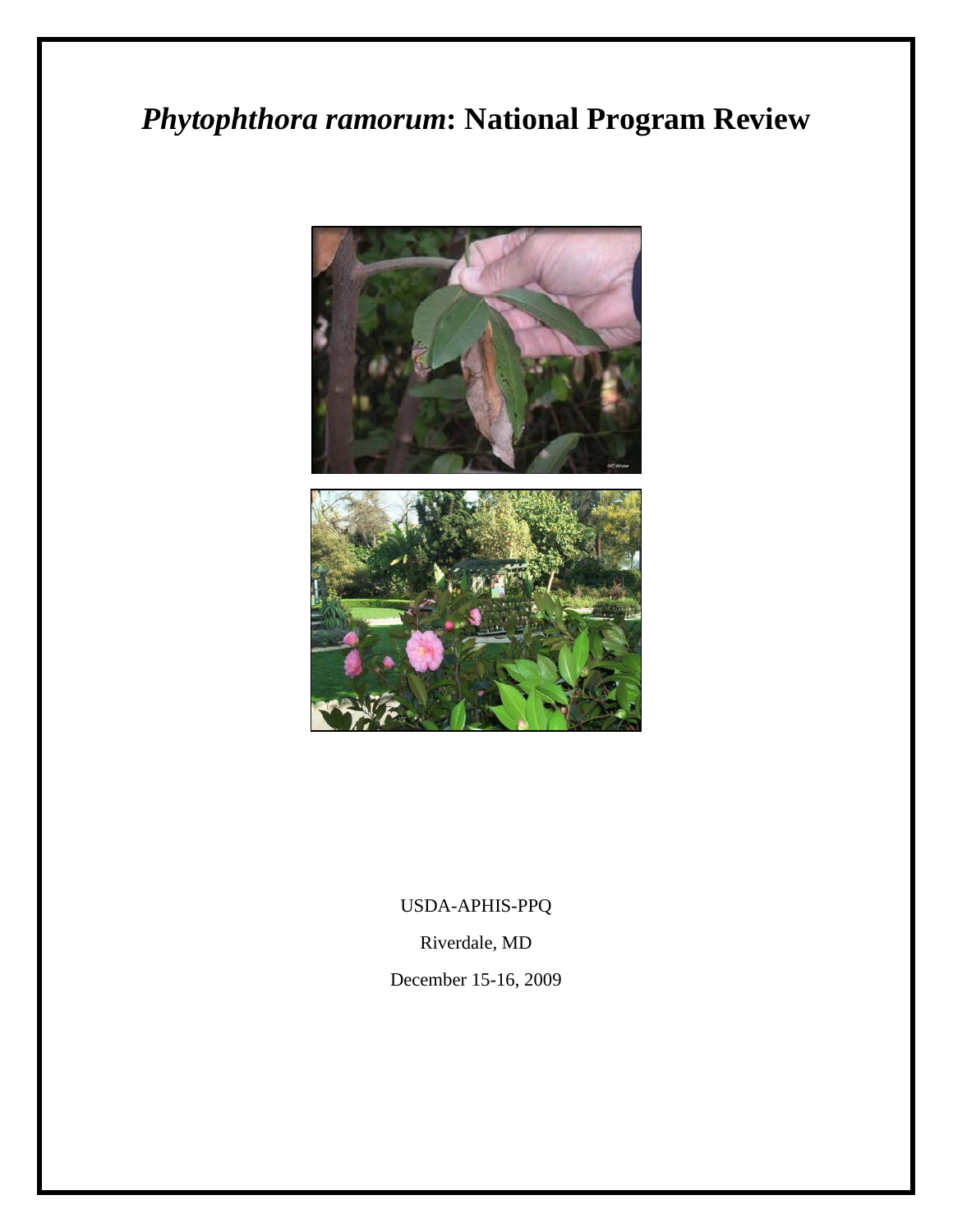# **Contents**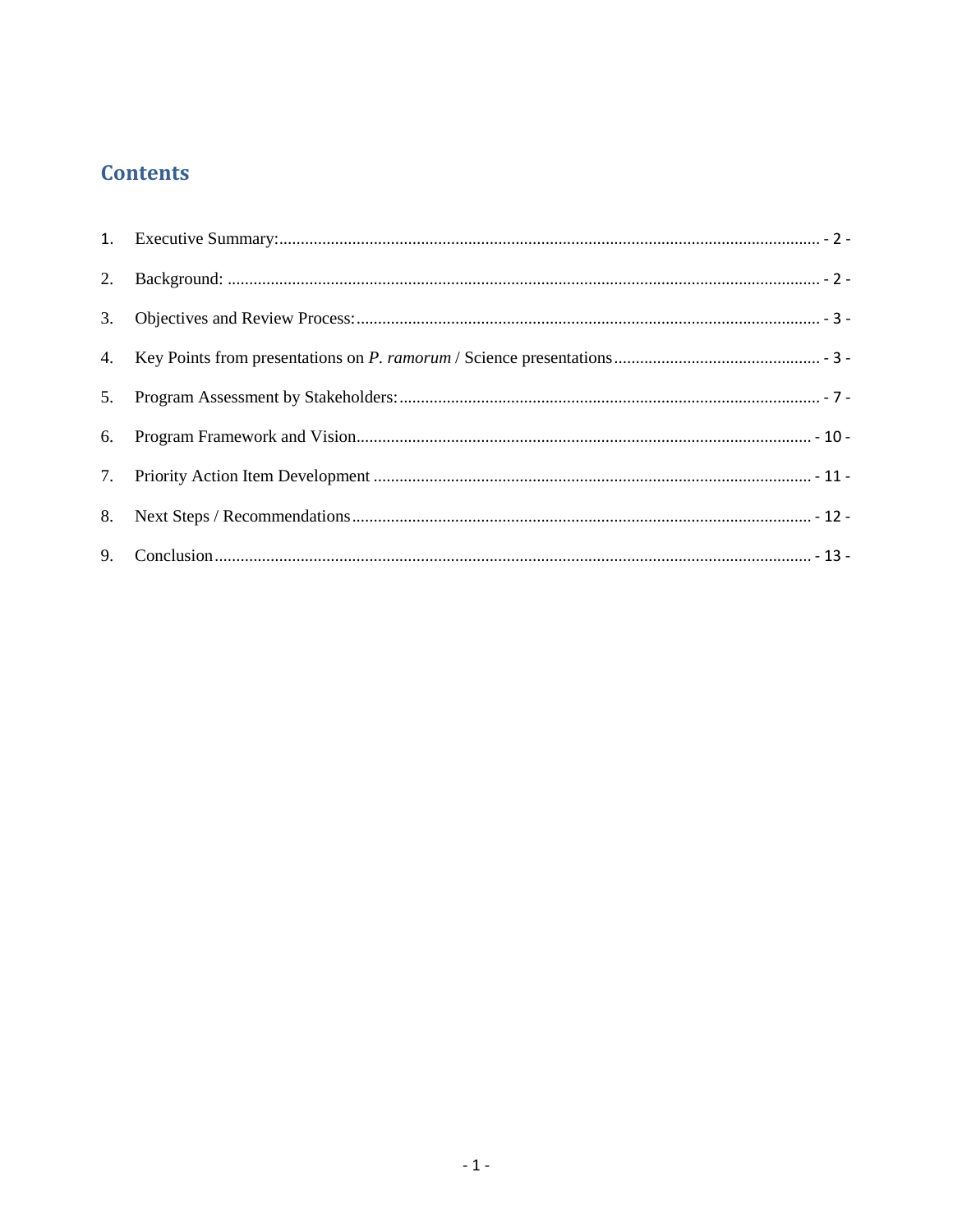# <span id="page-2-0"></span>**1. Executive Summary**

On December 15 and 16, 2009, USDA APHIS Plant Protection and Quarantine (PPQ) conducted a National Review on the *Phytophthora ramorum* regulatory program at APHIS Headquarters in Riverdale, Maryland. The APHIS PPQ *P. ramorum* program, in place since 2002, has been successful in limiting the artificial spread of sudden oak death disease beyond generally infested areas through plant quarantine, while providing a regulatory framework that facilitates the movement of commodities. The two-day review was attended by several stakeholders representing the National Plant Board (NPB), Federal and state nursery industry organizations, USDA Forest Service (FS), USDA Agricultural Research Service (ARS), the Nature Conservancy, Research Scientists, university researchers, and APHIS PPQ program managers. The primary goal of this meeting was to develop clear program vision, goals, and action plans. In addition to the status of the *P. ramorum* regulatory program and the recent Quality Assurance Review, presentations were made on the current scientific knowledge regarding *P. ramorum*. Finally, the meeting included facilitated discussions intended to support APHIS PPQ's ongoing efforts to better align the regulatory framework with stakeholder concerns about several key regulatory issues nationally and to gather feedback on parts of the program that are working well and those that need improvement. A summary of the program review outcomes including vision statement, short and long-term goals, action items, and key measures/deliverables are presented in this report.

High-level action items identified by the group were:

- A. Detailed analysis of APHIS data on host plants, positive finds, plant imports, risk analysis, and spread.
- B. For nursery production, define, identify, and rank Critical Control Points (CCPs) and develop a systems approach or Best Management Practices (BMPs) in collaboration with NPB and Industry.
- C. Develop regulatory options that are timely and in alignment with BMPs/CCPs and the current state of scientific knowledge.
- D. Define research and knowledge gaps that can determine risk and test cost-effective soil remediation strategies at the National Ornamentals Research Site at Dominican University of California (NORS-DUC) facility and elsewhere.
- E. Develop rapid diagnostic tools for use in the field that would aid in the identification of infected plants and facilitate movement of pathogen free plant material.
- F. Review and revise the current nursery and Q37 protocols in consultation with the NPB and nursery industry.

The review provided an opportunity to share and gather information from various stakeholders on the program's vision and goals, as well as identifying both short- and long-term action items as part of ongoing efforts by APHIS PPQ to improve the *P. ramorum* regulations, policies, and procedures.

# <span id="page-2-1"></span>**2. Background**

In 2009, several initiatives were undertaken by APHIS PPQ and NPB to review the *P. ramorum* quarantine program. During this period, APHIS solicited input from stakeholders with the goal of evaluating the program's operational components and identifying program strengths, weaknesses, and areas needing improvement through a number of activities, including: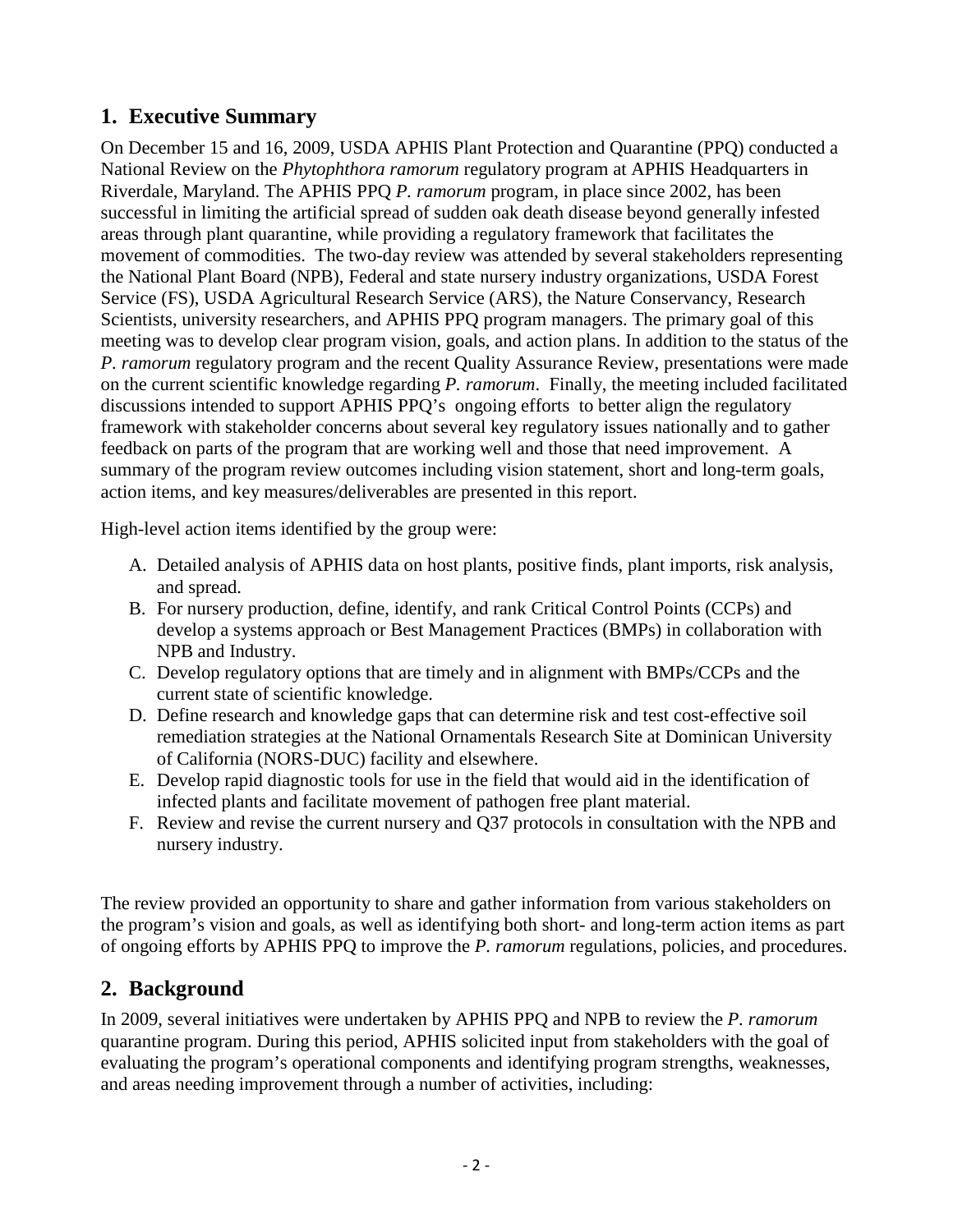- A. NPB / PPQ *P. ramorum* working group meetings held in May and June 2009;
- B. NPB Field Trip Report issued in August 2009;
- C. The Quality Assurance Review Report issued in October 2009;
- D. NPB / PPQ dialogue meeting held in November 2009; and
- E. Discussions were conducted with several county, state, federal, and industry representatives, as well as university and federal researchers covering regulatory, operational, nursery surveys, data management, BMPs, funding, research, outreach, and communication issues.

The above efforts culminated in the National Program Review held in Riverdale, MD on December  $15 - 16$ , 2009.

# <span id="page-3-0"></span>**3. Objectives and Review Process**

The primary goals of the National Program Review on December 15-16, 2009, were to work together to clarify the program vision, goals, and recommend action plans. The first day of the review process was devoted to sharing knowledge on the current status of the program, learning about recent advances in the science of *P. ramorum*, providing an update on the recent Quality Assurance Review, and obtaining feedback from the attendees on the operational aspects of the program that are working well and those that need improvement. The second day was devoted to discussing details of stakeholder surveys, articulating program vision and goals, and developing short- and long-term actions items. Through sharing and gathering information in this session, APHIS is considering its program policies and practices to see how to better protect the United States from *P. ramorum* while preserving international trade and interstate commerce in nursery stock.

The program materials, including agenda, list of attendees, details of the Quality Assurance Review, power point presentations on the *P. ramorum* regulatory program, and scientific advances, can also be accessed through the following web link:

[http://www.aphis.usda.gov/plant\\_health/plant\\_pest\\_info/pram/index.shtml](http://www.aphis.usda.gov/plant_health/plant_pest_info/pram/index.shtml)

The process used during the program review included the following steps:

- A. Knowledge Sharing Process: Program background/status of current science
- B. Program Assessment by Stakeholders
- C. Key Recommendations from Stakeholders
- D. Development of a Program Framework and Vision
- E. Development of Priority Action Items

# <span id="page-3-1"></span>**4. Key Points from presentations on** *P. ramorum* **APHIS-PPQ Program and current scientific knowledge**

The following abstracts summarize the content of presentations included in the program review:

A. **Program History:** Prakash Hebbar – APHIS National Program Manager for *P. ramorum*:

The presentation covered the history of the USDA-APHIS *P. ramorum* program since its inception in 2001. The Federal regulatory program, as it stands today, has adapted to the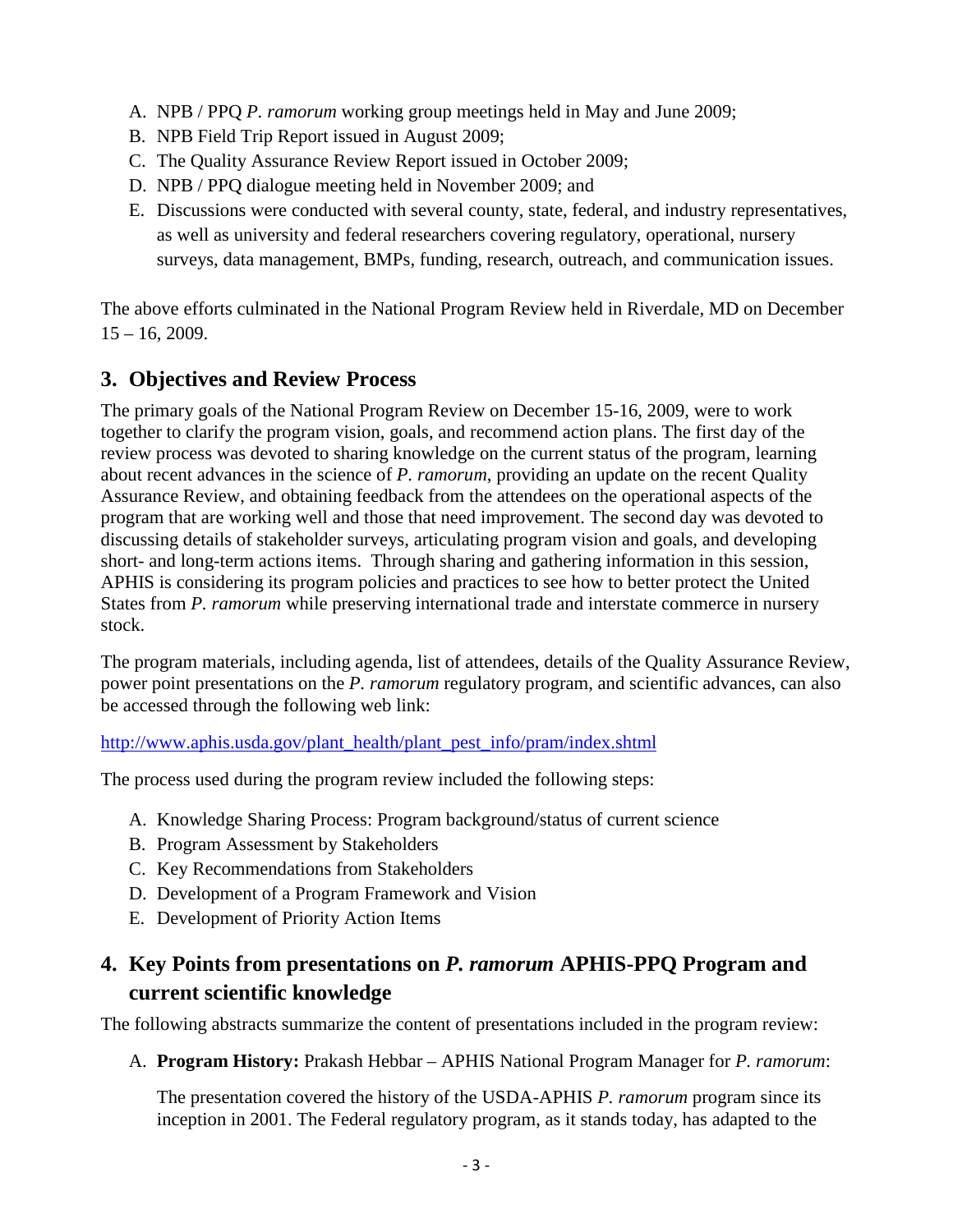growing needs of the stakeholders despite diminishing resources by actively collaborating with other Federal agencies, industry and universities, establishing cooperative/compliance agreements in states affected by *P. ramorum*, posting scientifically based protocols, conducting annual surveys, and improving outreach and education. The combination of these efforts has resulted in reducing the number of detections of diseased nursery stock.

#### B. **Quality Assurance Review:** Regan Thomas, Program Analyst, APHIS-PPQ

The presentation provided a summary of the findings and recommendations from the National *P. ramorum* Quality Assurance Review that was conducted between April - August 2009, at the direction of NPB and PPQ Executive Team. The primary goals of this review were to evaluate the program's business practices for strengths and weaknesses and to identify areas in need of improvement. Program information was collected through three data gathering components which included: 1) site visits to nurseries in California, Connecticut, North Carolina, Oregon, and Washington; 2) focus group discussions at the Southern Plant Board meeting in Greenville, SC, and California Oak Mortality Task Force Symposium in Santa Cruz, CA; and 3) interviews and surveys of state and Federal program officials.

Several key issues and opportunities identified by the review team were: a) Spread of *P. ramorum* cannot be totally prevented, however, without the APHIS PPQ quarantine program, the spread of the pathogen would likely have been more extensive in both the nursery and natural environment and had a greater impact on trade; b) The implementation of BMPs developed to significantly reduce the risks to the nursery trade should be expanded; c) APHIS' *P. ramorum* Program has increased awareness of the benefits that improved management offers to the overall plant health, and therefore outreach efforts should be enhanced; d) Continue program focus on infected host-material and increase focus on the pathogen occurring in soil/water. In particular, better soil mitigation methods are needed; e) Rapid field-based diagnostic tools to help detect the pathogen much faster are needed; f) Research efforts need to be expanded to address several key questions pertaining to pathogen pathways, dispersal, and disease etiology.

C. **Current status and future prospects for control of** *Phytophthora ramorum* **in nurseries:** Jennifer Parke, Plant Pathologist, Oregon State University, Corvallis, OR.

This presentation reviewed the latest advances in scientific research on *P. ramorum* conducted by North American and European investigators and described how this new knowledge could be applied to more effectively manage *P. ramorum* in nurseries. Considerable progress has been made in understanding the variation in susceptibility to *P. ramorum* between and within several host genera, their sporulation capacity, and their ability to infect roots and stems. This will allow the selection of more disease-tolerant hosts. Research on root infection, systemic spread, and latent infections highlight the need to consider the possibility of *P. ramorum* infection even when foliar symptoms are not apparent. Substantial progress in understanding disease epidemiology has occurred through controlled laboratory and greenhouse experiments and field experiments. Splash dispersal and plant-to-plant contact appear to be important for spread within nurseries with extended periods of leaf wetness likely required for infection. Preliminary findings suggest that airborne dispersal of sporangia is not the primary mechanism of pathogen spread. *P. ramorum* can be spread by infested irrigation water, but may be managed effectively with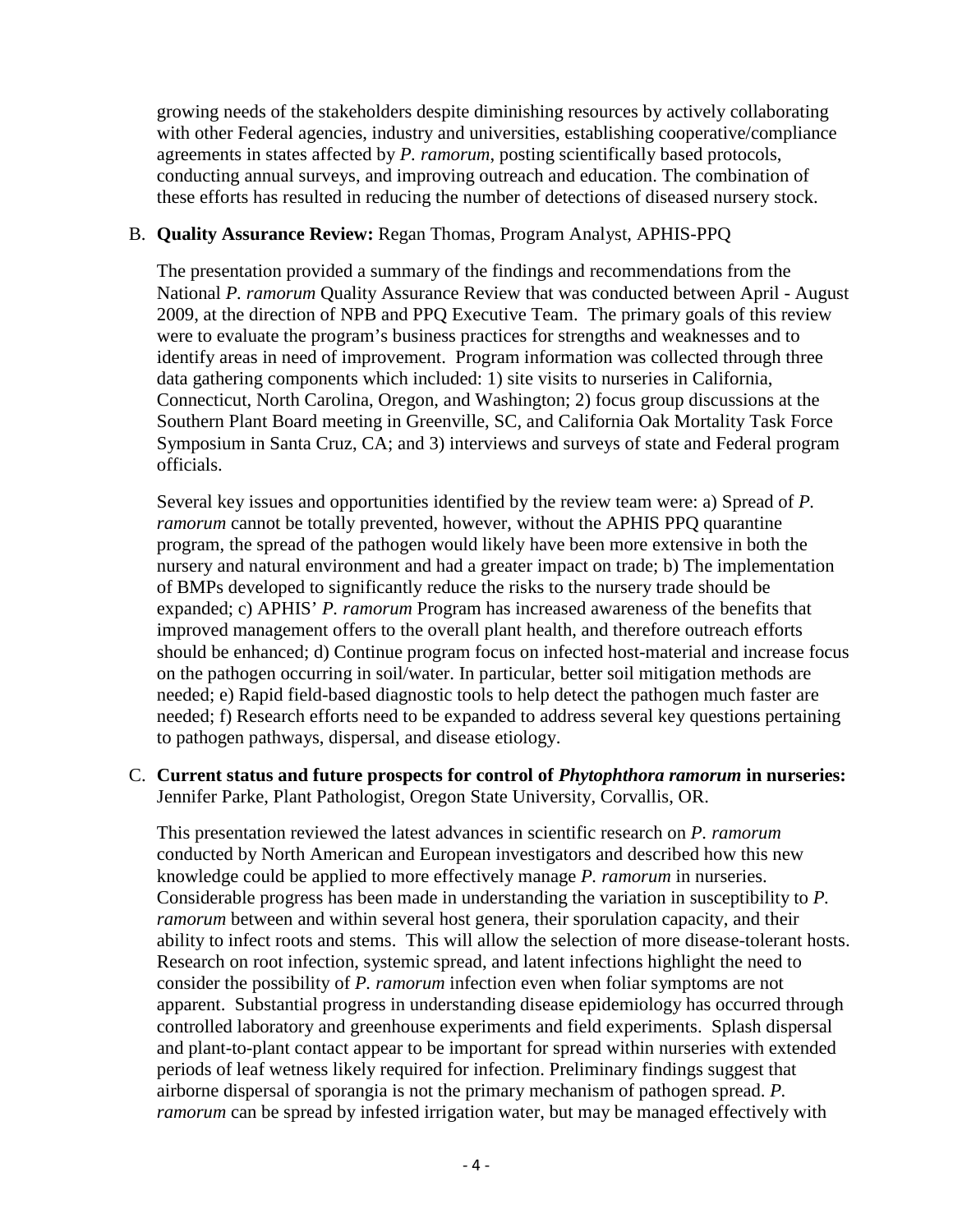biofiltration and other water treatment methods. Investigations of the soil phase of *P. ramorum* have provided several insights for management of this pathogen. In positive nurseries, soil-borne inoculum of *P. ramorum* is common, persistent, a likely source of recurrent infestations, and difficult to mitigate. Infested nursery soil is also a likely source of contamination for run-off water. The detection of *P. ramorum* in streams near several nurseries underscores our lack of understanding about the water ecology of this pathogen, and the need to better understand potential risks of pathogen spread from waterways to the landscape.

Future prospects for managing *P. ramorum* in nurseries include application of a systems approach for detecting and mitigating sources of *Phytophthora* contamination. Results of a three-year study were described in which intensive sampling revealed CCPs in the nursery production cycle. CCPs included placement of container plants on *Phytophthora* contaminated ground, contamination of ground by leafy debris, accumulation of standing water, use of contaminated irrigation water, re-use of contaminated pots, and on-site contamination of potting media. Identification of CCPs has led to the development of specific BMPs tailored to eliminate these sources of contamination. Advantages of this systems approach over conventional end-point inspection methods and recommendations for future directions were described.

D. **Migration pathways of** *P. ramorum***:** Nik Grunwald, Research Plant Pathologist, USDA ARS, Horticultural Crops Research Laboratory, Corvallis, OR.

The presentation detailed at length the state-of-the-art molecular techniques that are now being used by USDA ARS to track migration pathways of *P. ramorum*. Specifically, this works establishes pathogen population structure, predominate migration patterns, and population diversity in U.S. nurseries and other countries. Approximately 300 isolates collected from 19 states between 2004 and 2009 revealed that out of the three known lineages in the United States, the most common and genetically diverse lineage was NA1. The two eastward migration pathways revealed that NA1 isolates clustered into two groups, one containing isolates from Connecticut, Oregon, and Washington and the other containing isolates from California and the remaining states. The study on migration pathways of *P. ramorum* provided confirmation for APHIS trace back studies, especially the major outbreak in 2004 that was the result of nursery shipments from the West to locations across the United States. The research also concluded that the introduction of U.S. and European lineages were from three distinct geographic origins outside the country. APHIS PPQ and ARS are actively collaborating and the current research conducted at ARS supports the quarantine program implementation.

E. **Detection of** *Phytophthora ramorum* **in Soil and Water at Retail Nurseries in the Southeastern United States:** S.N. Jeffers, J. Hwang, Y.A. Wamishe, S.W. Oak, and G.C. Colburn, Clemson University, Clemson, SC, USDA Forest Service-Forest Health Protection, Asheville, NC **,** Gainesville State College, Gainesville, GA.

The presentation gave an overview of a collaborative project on *P. ramorum* between Clemson University, USDA-FS, and USDA-APHIS. Between 2003 and 2005, woody ornamental plants infested or infected with *P. ramorum* were shipped all over the United States from several nurseries in California and Oregon. The southeastern United States received many of these contaminated plants and is considered at high risk for pathogen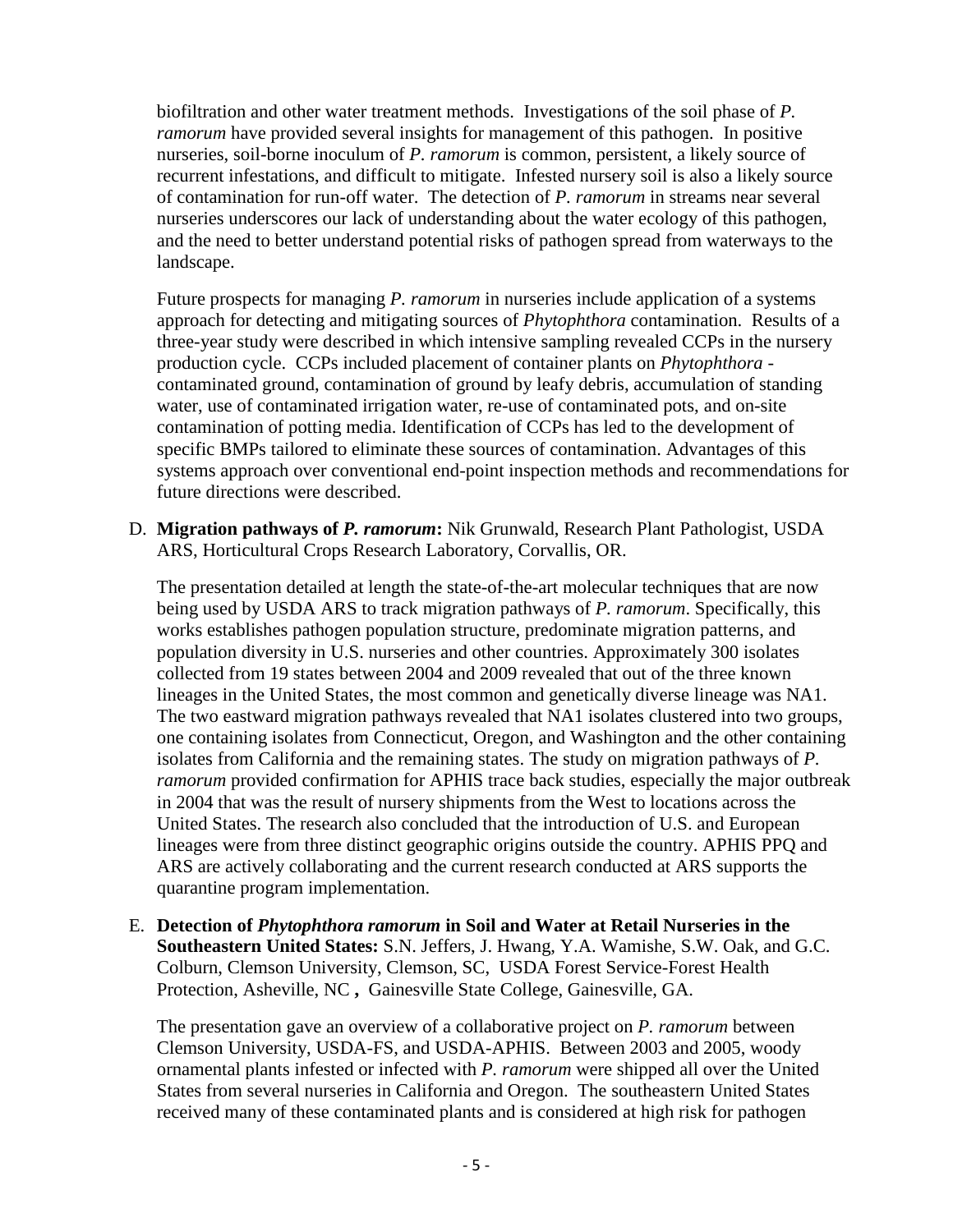establishment. To date, SOD has not been reported in the Eastern states. The overall objective of the collaborative efforts has been to determine if *P. ramorum* has escaped from contaminated plants and become established at the nurseries receiving these plants. Water and soil samples were collected at targeted nurseries (primarily retail) in Alabama, Florida, Georgia, Mississippi, North Carolina, and South Carolina. To detect *P. ramorum*, soil samples were baited with camellia and rhododendron leaf pieces and water samples were filtered through polycarbonate membranes and then plated. As of December 2009, the study concluded that *P. ramorum* continues to be delivered to nurseries in the Southeast on container-grown plants. Results show that the pathogen has escaped from these plants into nursery soil and water and appears to be established and active at some sites, which may have resulted in re-infection of plants within these nurseries. The pathogen also has been detected in run-off water inside and outside some of these nurseries. Commercial algaecides were demonstrated to have significant potential for the mitigation of *P. ramorum* in waterways and irrigation supplies.

#### F. **Epidemiological models for Sudden Oak Death: Predicting risks and optimizing control**: Christopher A Gilligan, Epidemiology & Modeling Group, Department of Plant Sciences, University of Cambridge, Downing Street, Cambridge, CB2 3EA, UK

The presentation described the use of disease modeling to predict spread of SOD in California and the importance of matching the scale of control to the inherent, but often uncertain, scale of the epidemic spread. A joint effort between University of Cambridge, University of North Carolina and University of California, Davis used a state-wide model taking into account the intrinsic heterogeneity of susceptible vegetation throughout California and historical weather data, each resolved to 250m x 250m, using GIS methods. Onto this was grafted a stochastic, spatially-resolved epidemic model for disease spread. The model encompassed two scales of dispersal to account for occasional long-distance, movement and short-distance intensification. The dispersal parameters and transmission rates were estimated from data for historic state-wide spread and recent local intensification in Humboldt County. The model can be used not only to predict the risks of future spread of infection and disease within different vegetation eco-regions in California but also to compare the effectiveness of different control strategies at a range of scales of interest from the state to local.

For example, control around a localized outbreak such as that in Humboldt County, include control at the origin, control ahead of symptomatic infection, and the use of a barrier. Current projections are that eradication is not possible but successful reduction in the density and rate of spread of infection is possible when control begins soon after the introduction of infection. Preliminary results in examining new localized outbreaks suggest that rapid introduction of control at the origin of the disease along with a replanting scheme ahead would be expected to lead to a substantial delay and reduction in spread.

The current model also showed that getting the balance of detection right can lead to effective management of disease, whereas over- or under-investment in detection relative to control can lead to markedly ineffective management of disease. The preliminary investigation of the UK situation was used to illustrate how we might adapt the models to predict spread in the Eastern United States. User-friendly models, originally developed from the work on citrus canker can also be used to allow policymakers to investigate different control scenarios and to engage with stake-holders.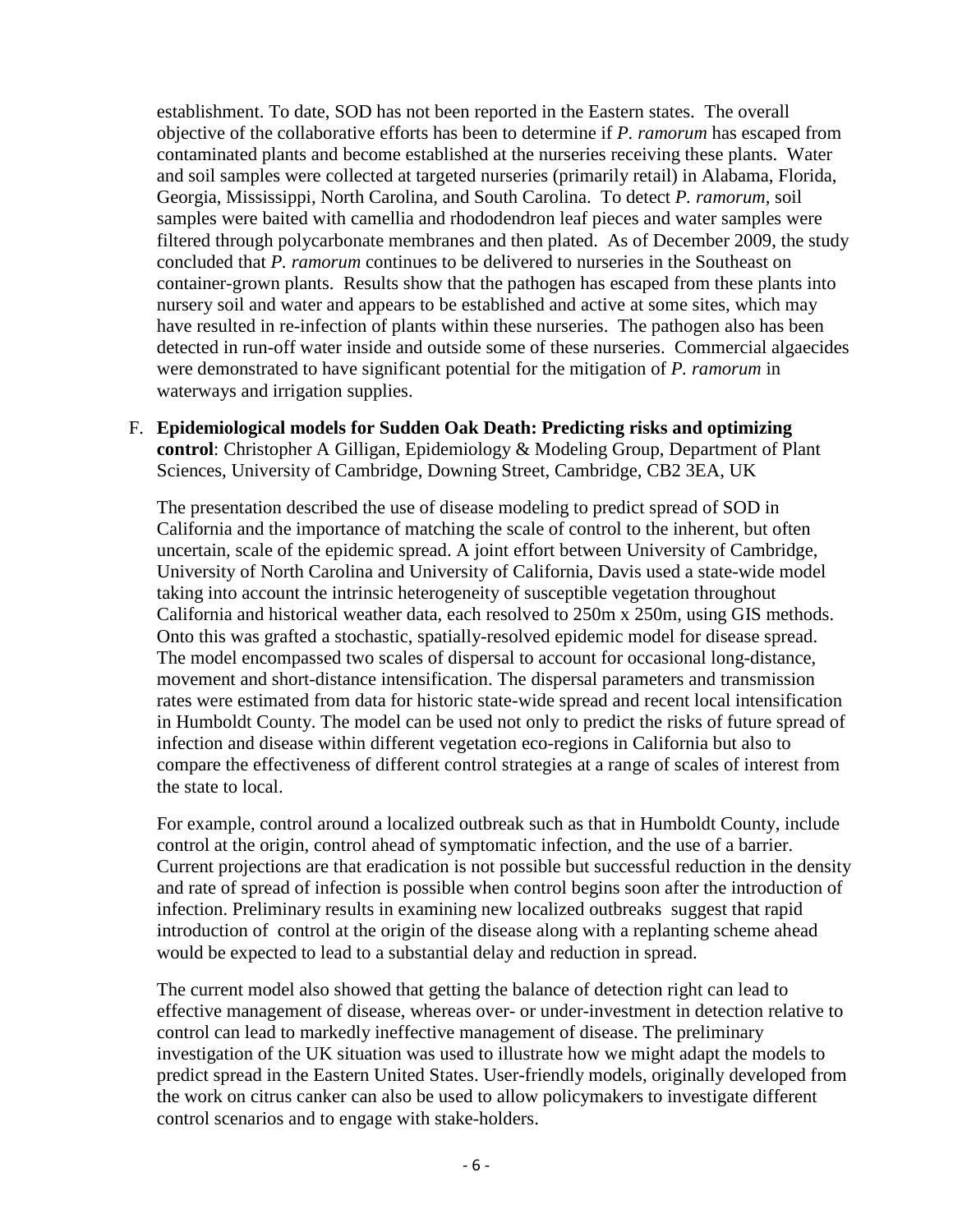# <span id="page-7-0"></span>**5. Program Assessment by Stakeholders**

To better understand the current opinion of stakeholders on the APHIS PPQ *P. ramorum* program and to obtain inputs from the diverse group, two methods were employed at the December 2009 meeting:

- A. Facilitated discussion (Day 1)
- B. Pre-meeting questionnaire and facilitated discussion (Day 2)

#### **Day One—Stakeholder perspectives on the current** *P. ramorum* **program:**

The participants expressed their opinion through a facilitated discussion on the program aspects they thought were working well and those that needed improvement. The various bulleted items are listed as follows:

#### **Working well**

- Molecular diagnostics are working well and turn-around time has improved
- BMPs reduce disease when applied and work well
- Dramatic reduction in nursery detections 2004-2009 (in the west)
- Improved time for trace-forward list and improved genotyping
- SOD has not established in forests outside the West Coast
- New survey tools developed: stream baiting and aerial surveys to monitor forest health
- We now know more on how to eliminate spread and possible eradication from forest
- Establishment of NORS/DUC facility in California is a step forward
- Program has been able to restrict movement of infested material
- Communication between stakeholders has improved
- Scientific research has made progress
- Program has offered numerous training opportunities
- Program has facilitated commerce

#### **Needs Improvement**

- Utilization, implementation, and understanding the effectiveness and value of BMPs
- Incentives, craft outreach, education, and research for implementation of BMPs
- More information needed on environmental impact, movement of pathogen and its ability to cause disease
- Understanding the significance of *P. ramorum* in nurseries and water in the Eastern states
- Visual inspections are inadequate; need to focus on organism and not the disease
- Lack of field-based assays for diagnostics and test results are not timely
- Soil detection methods need to be improved
- Sampling strategy needs improvement– soil, media, foliage, water, containers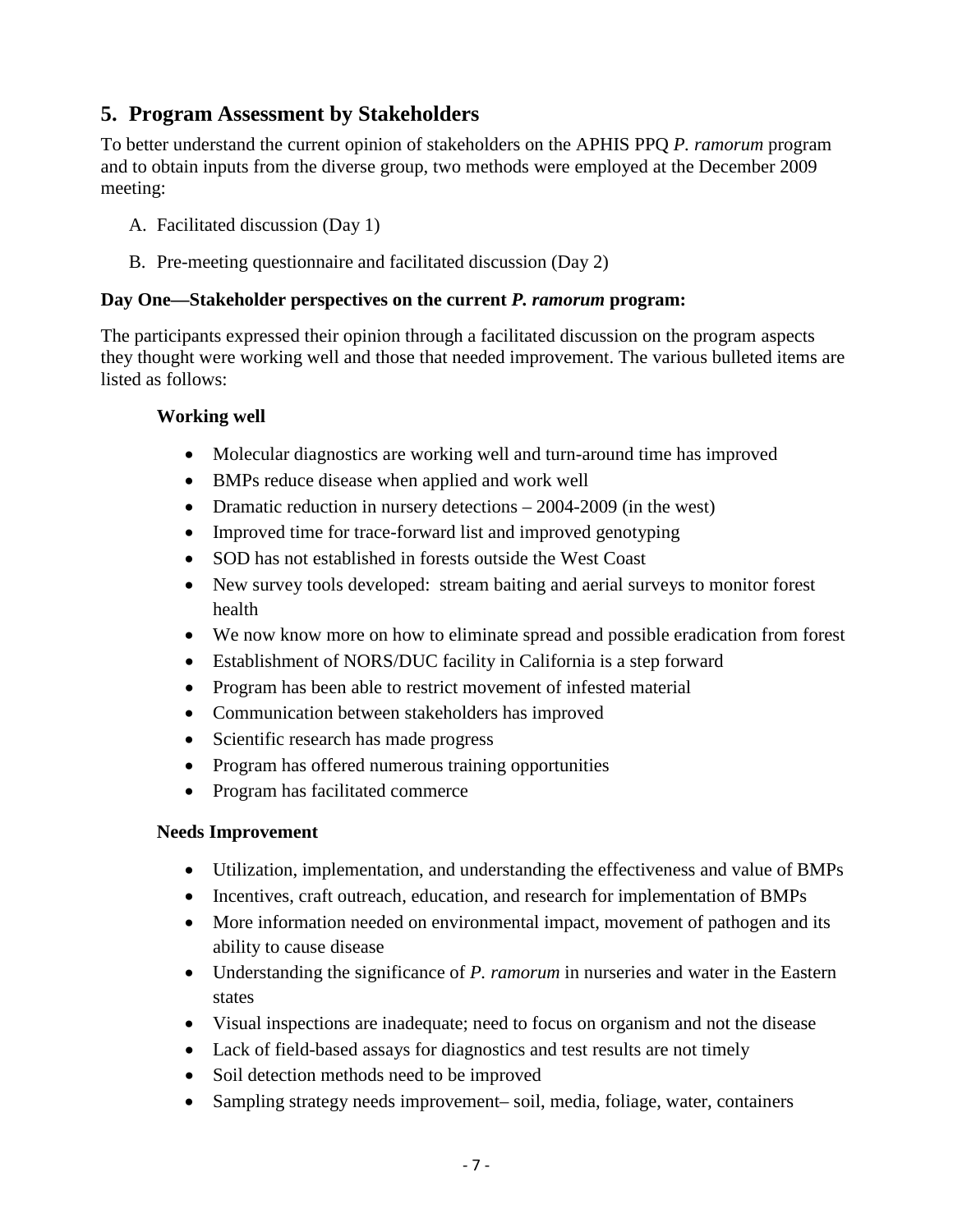- Tracebacks unsuccessful
- Program needs exit triggers and strategies, know the process for coming in/out of regulation
- Nursery Protocols
- Q37 international import regulations need to be updated
- Data collection and analysis needs to be expanded
- Inadequate resources for trace forwards and state lab certifications
- Review cost effectiveness of what resources to deploy and how to deploy them
- Research needs to be expanded
- Clarification and consensus on what the program is trying to achieve Goals

#### **Day 2—Responses to pre-meeting questionnaire:**

A pre-meeting questionnaire was emailed to the participants requesting responses on the following three questions; 1) Describe a successful future for your business, program, or agency as it relates to *P. ramorum*; 2) Describe the factors keeping you from achieving the success you articulated in question 1; and 3) Describe how we could overcome the obstacles you presented in your previous response. On Day 2 of the meeting, the questionnaire responses were discussed and used as the basis for a facilitated discussion. Ten key points/recommendations were captured from the discussion.

#### **Consolidated responses from participant pre-meeting questionnaires on various issues are summarized as follows:**

- 1. A successful future as it relates to *P. ramorum* program will:
	- **Regulatory Program**: Provide consistent regulatory control that is effective in preventing spread of *P. ramorum*, and have a harmonized regulation with federal regulation pre-empting state actions
	- **BMPs:** Eliminate risk at origin through quality assurance, have effective BMPs, have cost effective control
	- **Industry Issues:** Maintain commerce across the country with minimal disruption, protect both nursery and forestry industries, not destroy business based on positive finds
	- **Environment:** Protect native biodiversity, prevent wild land incidents of SOD and spread from nurseries
	- **Research:** Support ongoing research at federal level, have sound science guiding regulatory decisions
	- **Funding:** Adequately fund and support activities (eradication, detection)
- 2. Factors hindering success are:
	- **Regulatory Program:** Program lacks strategic direction, goals, performance measures; lack of comfort with the current Federal Order; weak Federal Order; inconsistent regulatory restrictions – plant pests of similar biology and risk; meager resources spent on traceback and trace-forward work; overlay of state regulations that hinder interstate commerce; regulations focus on the plant not the disease;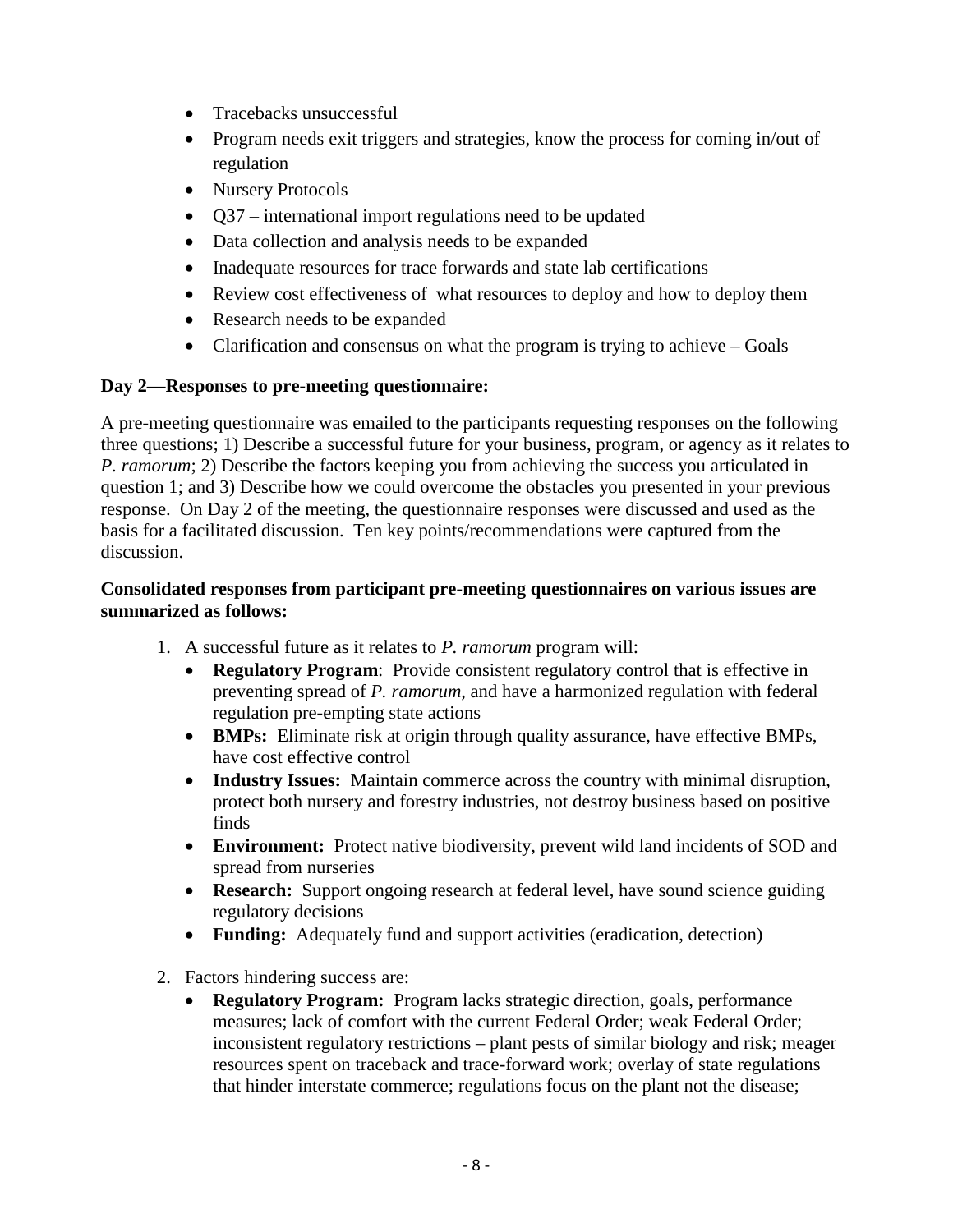unclear protocols that are not fully science-based; ineffective management of asymptomatic plants; program has not kept up with the science

- **BMPs:** Lack of BMPs and a manual with clear direction for highly-susceptible hosts, science-based protocols for nurseries to produce healthy nursery stock
- **Industry Issues:** Expense of testing for *P. ramorum;* small business affected more by the regulations
- **Environment:** Lack of consensus on risk geographic areas and risk factors, movement of infected plants as pathways continues
- **Research:** Gaps in our knowledge on the pathogen/disease
- **Funding:** Lack of funding, resource limitations
- **Communication:** Ineffective communication across the programs; sharing of data between the states; lack of timely notification of infested plant materials
- 3. How can we overcome the problems:
	- **Regulatory Program:** Develop common vision; strengthen regulatory program; review requirements for regulated articles moving in interstate commerce; regulate pathogen instead of the host material; re-evaluate program to determine re-allocation of resources; increase effectiveness of the program; increase effectiveness of port inspections
	- **BMPs:** Develop nationwide BMPs with critical control points; develop low-cost strategies; practical and sustainable; enhance management of highly susceptible hosts; develop systems-based approach
	- **Industry Issues:** Encourage mandatory/voluntary implementation that is sitespecific for individual nurseries
	- **Research:** Develop scientifically verified BMPs; develop fast, cheap, accurate field test kits; and develop treatment option for soil; NORS-DUC a step forward towards developing good science-based decisions

#### **The 10 Key Points and Recommendations captured from the discussion are:**

- 1. Program vision, goals, and mission statement need to be well defined and incorporated on the Web site.
- 2. Regulatory program/protocols need to be updated based on new science/information.
- 3. Harmonization between import (Q37) and domestic regulations.
- 4. Clear consistent goals/success/metrics need to be clarified eradication vs. management.
- 5. BMPs based on clearly identified critical control points should be adapted to the local situation and be adopted
- 6. Need to adopt a systems approach in collaboration with industry/NPB.
- 7. Need clear regulatory exit strategies triggers for regulation/deregulation.
- 8. Need to improve diagnostics tests rapid diagnostic tools.
- 9. Review mitigation of soils and substrate/research at NORS-DUC, others.
- 10. Need to update environmental risk assessment by detailed analysis of available data, and fill in data gaps on the pathogen /disease (e.g., *P. ramorum* genotypes).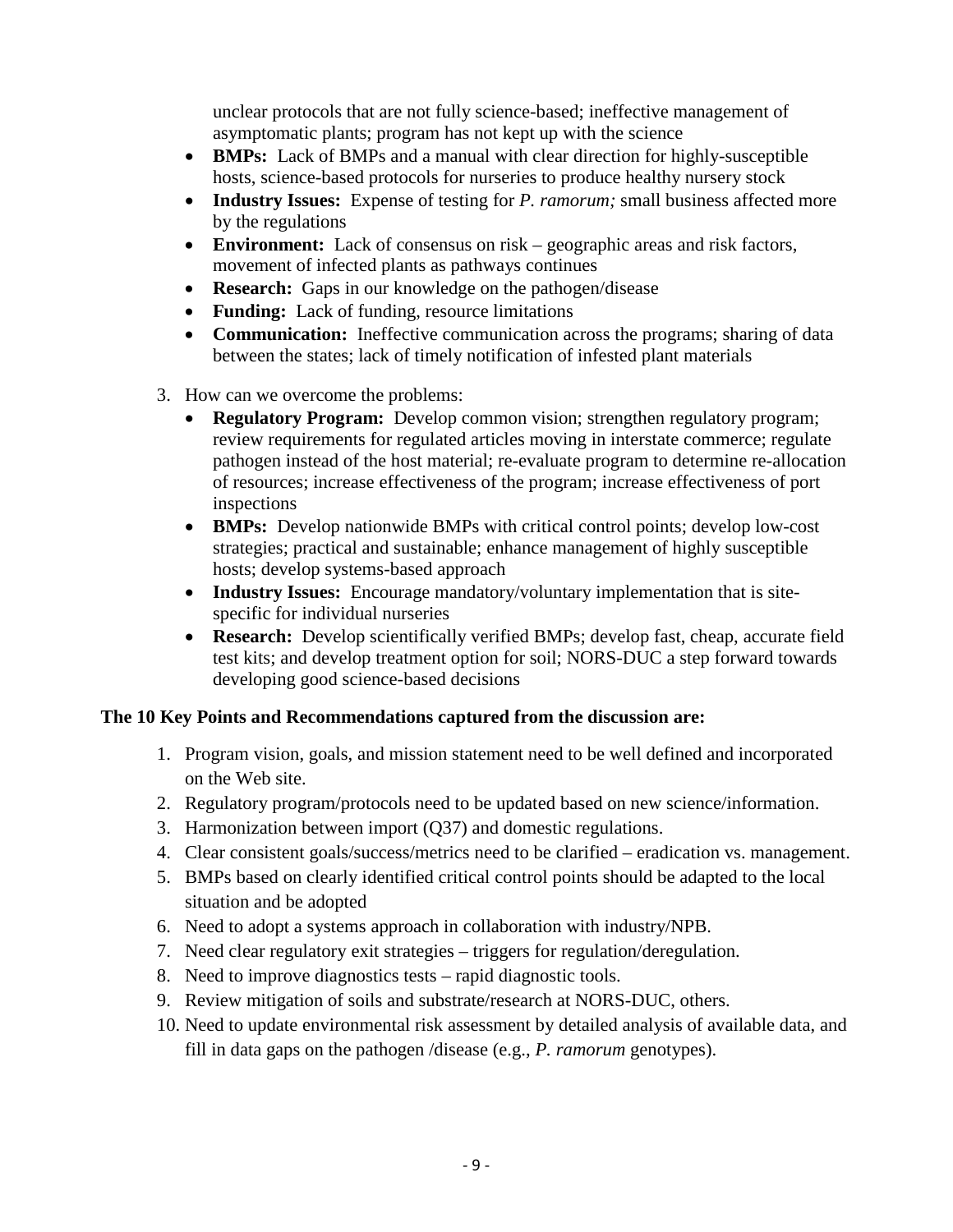# <span id="page-10-0"></span>**6. Program Framework and Vision**

A facilitated discussion on program framework and vision touched on several themes that pertained to effective and transparent regulations, protocols based on critical control points and best available science, voluntary/mandatory BMPs, instilling confidence among growers, options for deregulation, clear performance standards, effective soil treatment and mitigation options, better detection methods, assessment of risk, research, protection of natural resources/forests, and prevention of long-distance spread.

The consensus was that the program vision can be achieved by a) determining the actual environmental risk and, b) in cooperation with stakeholders, incorporate a system that encourages both voluntary and mandatory approaches in nurseries, leading to c) confidence among the growers and resulting in clean stock, open trade, and protection of natural resources.

Based on the discussions, the vision statement for the program was articulated as follows:

## **Vision Statement**

The program will take a proactive approach to protect native biodiversity, wild lands, and managed landscapes from *Phytophthora ramorum* through a system of voluntary and mandatory (best management practices) approaches focused on critical control points.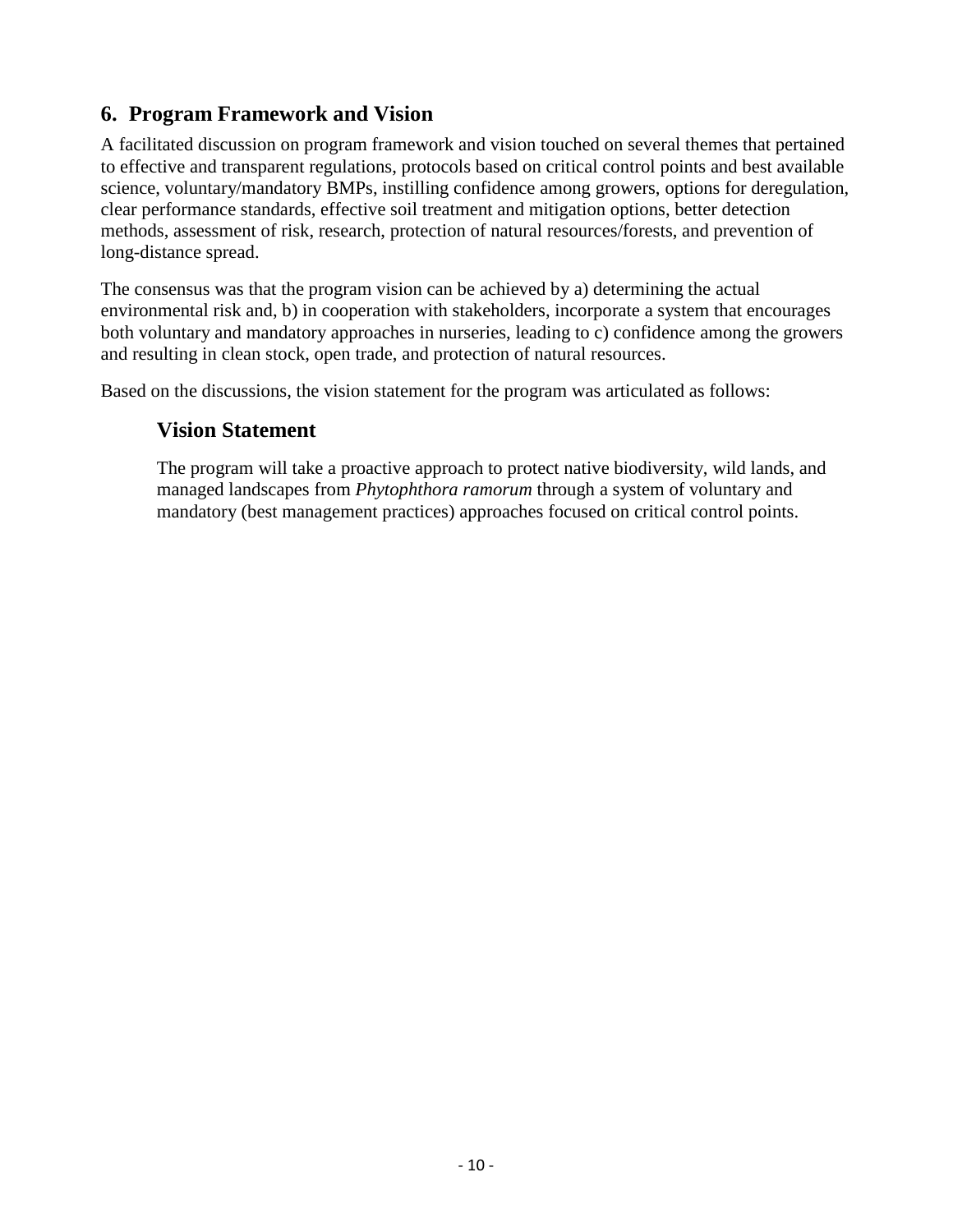# <span id="page-11-0"></span>**7. Priority Action Item Development**

The two-day program review culminated in developing high-priority action items that were identified as either short- or long-term. Various breakout groups developed a list of five items for each category and presented them to the larger group. There was considerable overlap between the breakout groups' priority action items. Through majority vote, the entire group either accepted or rejected the proposed action items. The agreed upon action items are consolidated to eliminate duplication and are presented below.

#### **Short-term action items** (Actions completed within 1 year)

- Define systems approach which includes BMPs and CCPs
- Tailor and revise regulatory options and protocols in conjunction with BMPs/CCPs
- Evaluate Q37 program for host plant import program
- Analyze, in detail, available APHIS data on hosts and detections
- Develop rapid, low-cost field diagnostics
- Review soil/substrate/water mitigation methods
- Develop triggers for regulation and deregulation

**Long-term action items** (Actions completed within 3-5 years)

- Define, develop, and rank data for CCPs
- Application of systems approach on a wider scale and their implementation in nurseries produce clean stock
- Review and revise Q37 for host plant import program
- Identify and define data gaps and knowledge to determine risks
- Fast-track diagnostic kits that are low-cost, rapid and for use on-site
- Develop soil mitigation strategies/methods at NORS-DUC
- Measure control strategy using U.S. Nursery Certification Program protocol and its epidemiological (spread/disease) impact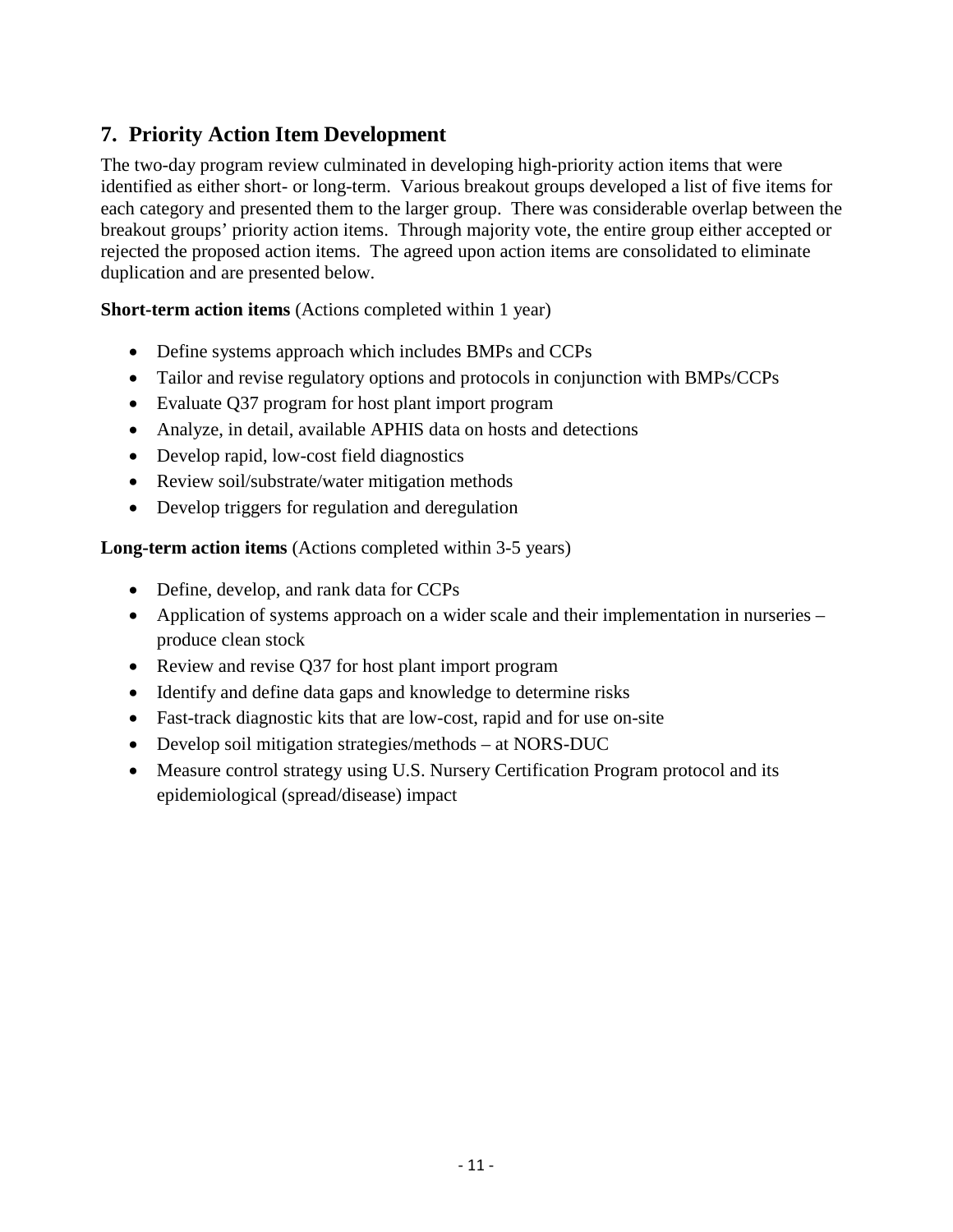# <span id="page-12-0"></span>**8. Next Steps / Recommendations**

Effective communication and follow through among key stakeholders (Federal agencies, states, industry, NGOs) is the cornerstone to a successful *P. ramorum* program. To this end, a management framework will be established that will allow key stakeholders to come together to share information and provide input into program implementation. Current working groups/committees will be realigned into three focal areas; a nursery practices coordination group, a research coordination group, and a regulatory working group.

In February 2010, APHIS PPQ began soliciting names from key stakeholders who wish to participate in one or more of these groups. The efforts of the working groups will be administered through an executive committee. The executive committee's role will be to coordinate the overall effort and, as cross-cutting issues arise, to bring together individual members from each group to discuss and address those issues. One of the first tasks these groups will take on is providing input into implementation of recommendations from the program review.

As previously mentioned, several initiatives on various aspects of the *P. ramorum* program were undertaken in 2009 to gather input and make recommendations for program improvement. While the recommendations that came out of those initiatives were varied and comprehensive, there were several broad-based strategies that wove a common theme, thus providing a guiding direction for the program's future. The recommendations presented below are a compilation of these broadbased strategies. Many specific tasks that fall under these groups have already been initiated.

The working/coordination groups and their specific initiatives are:

- A. **Nursery Practices Coordination Group** will consist of Federal and state agencies, and industry groups. Its charge will be to share information and coordinate ongoing work of developing voluntary nursery production practices that reduce the incidence of *P. ramorum* on plants and within nurseries. Immediate items to be addressed by this group include:
	- Reviewing and collating existing literature on *Phytophthora* management in nursery and agricultural systems to identify principles that may assist in mitigating the threat of *P. ramorum* and also to identify data gaps in knowledge that limit program success (crosslink with Research Coordination Group).
	- Defining, identifying, and ranking critical control points and use them to develop a systems approach, incorporating best management practices in collaboration with Federal agencies, the NPB, universities, and industry.
	- Evaluating the effectiveness and costs/benefits of ongoing initiatives such as the Oregon Grower Assisted Inspection Program and the U.S. Nursery Clean Stock Program as funded by Farm Bill (Section 10201). (Action initiated).
- B. **Research Coordination Group** will consist of Federal and state agencies, industry groups, and NGOs. Its charge will be to share information on ongoing *P. ramorum* research. Immediate items to be addressed by this group include:
	- Reviewing and collating existing literature on *Phytophthora* management in nursery and agricultural systems to identify principles that may assist in mitigating the threat of *P.*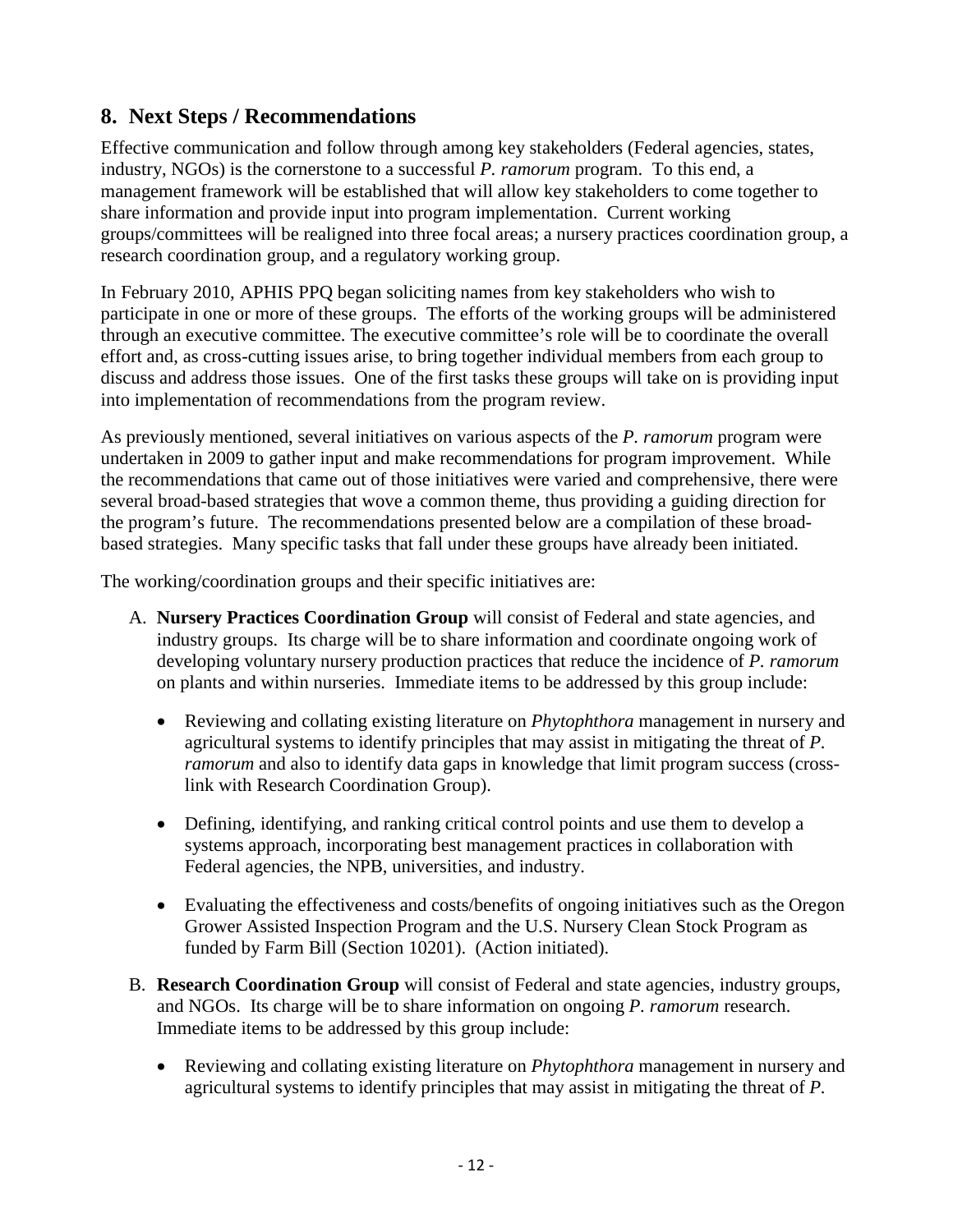*ramorum* and also to identify data gaps in knowledge that limit program success (crosslink with Nursery Practices Coordination Group).

- Developing rapid, sensitive field-based diagnostic tools that would aid in the production of clean plants.
- Defining research and knowledge gaps that determine risk of *P. ramorum* in soil and water and test cost-effective remediation methods.
- Updating environmental risk assessment by conducting a detailed analysis of available data, epidemiological models, scientific expertise, and fill in data gaps on the pathogen/disease to determine the risk to native biodiversity, wild lands, and managed landscapes.
- Compiling and conducting an in-depth analysis of survey and detection data, soil and water positives, traceforward and traceback information, and population genetics to better understand the movement and extent of establishment of *P. ramorum* within the nursery industry.
- Developing a research work plan that takes into account knowledge gaps identified in the various reports issued during 2009.
- C. **Regulatory Working Group** will consist of Federal and state agencies. Its charge will be to provide input and feedback to the *P. ramorum* program on regulatory issues. Immediate items to be addressed by this group include:
	- Reviewing and revising regulatory protocols to take into account CCPs, high-risk plants, as well as soil and water positives. (Action initiated - e.g., confirmed nursery protocol, compliance agreements, trace-forward/-backs)
	- Conducting in-depth analysis of port-of-entry data and revising the current Q37 protocols as appropriate to strengthen the artificial introduction of *P. ramorum* into the United States. (Action initiated)
	- Conducting a national nursery survey for *P. ramorum* in 2010 as funded by Farm Bill (Section 10201). (Action initiated)
	- Developing clear guidelines (triggers) for regulation/deregulation.

## <span id="page-13-0"></span>**9. Conclusion**

The two-day review attended by representatives from the NPB, nursery industry, USDA FS, USDA ARS, The Nature Conservancy, research scientists, subject matter experts, and APHIS PPQ provided a forum for the exchange of ideas and building consensus. The primary goals of this meeting, which were to develop clear program vision, goals, and action plans, were largely met. The presentation on the recent Quality Assurance Review and the scientific presentations were extremely important to bring the stakeholders and APHIS managers up to speed with the latest in scientific advances. Analysis and scientific review of program-gathered data will continue to guide the APHIS PPQ regulatory actions. The review process was helpful in articulating program visions, goals, and clearly defined action items.